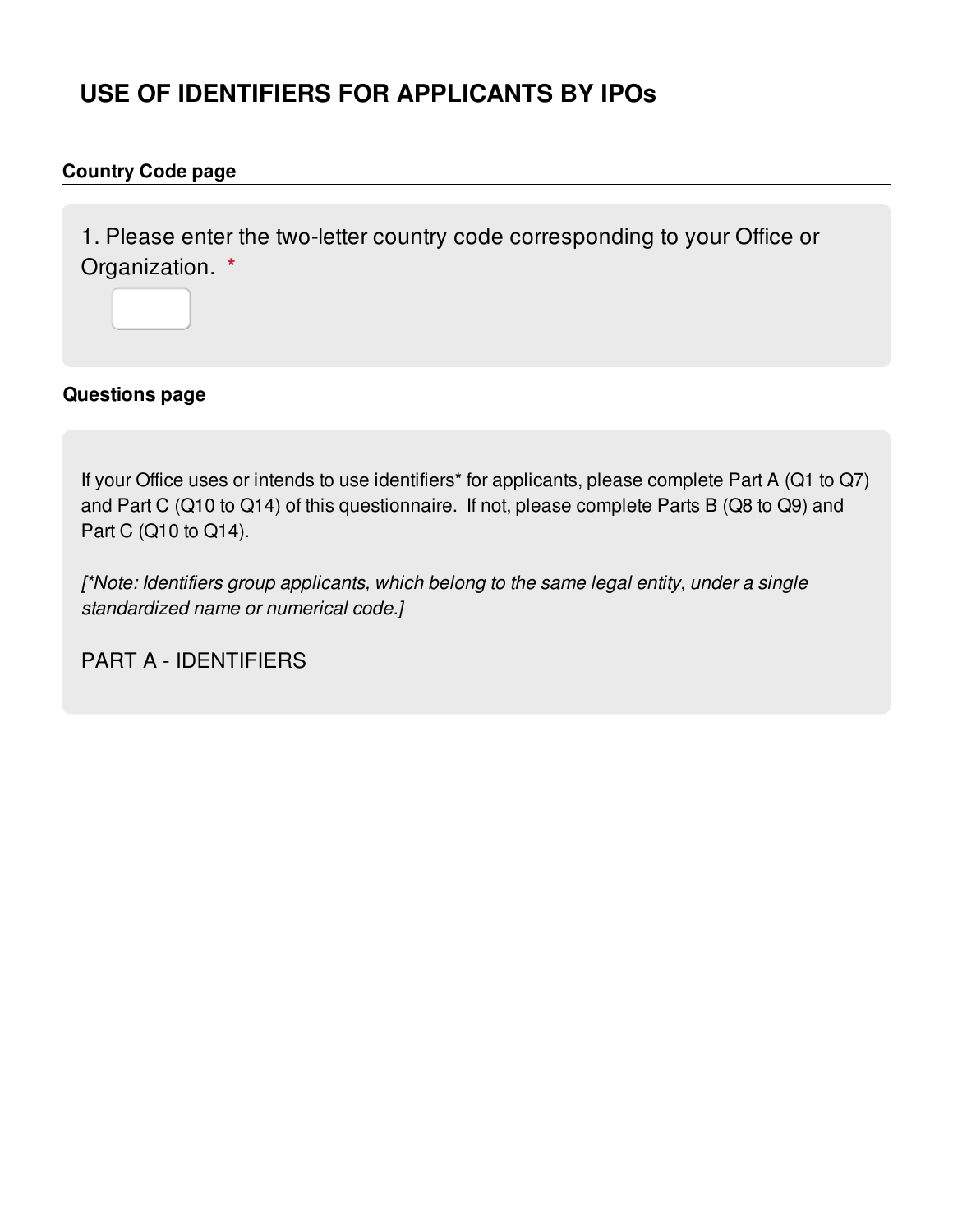# 2. 1. What are the perceived advantages of using Applicant Identifiers in your Office? Please mark all that apply:

*For purposes of this survey, applicant identifiers refers to standardized names or numeric codes which belong to a single legal entity. See question 6a for examples.*

1a. advantages for the Office itself:



- $\Box$  Easy to change applicant's information in all relevant records simultaneously
- $\Box$  Control over the length of names, in particular, ensuring that they fit in database fields or screen forms
- $\Box$  Effective management of foreign applicant names
- $\Box$  Avoiding corrupted diacritic and other specific characters
- $\Box$  Avoid using "similar or same looking" characters with different codes, (e.g. UTF-8hex code 0620 for Cyrillic "P" and UTF-8hex code0050 for Latin "P")
- $\Box$  Other Please specify: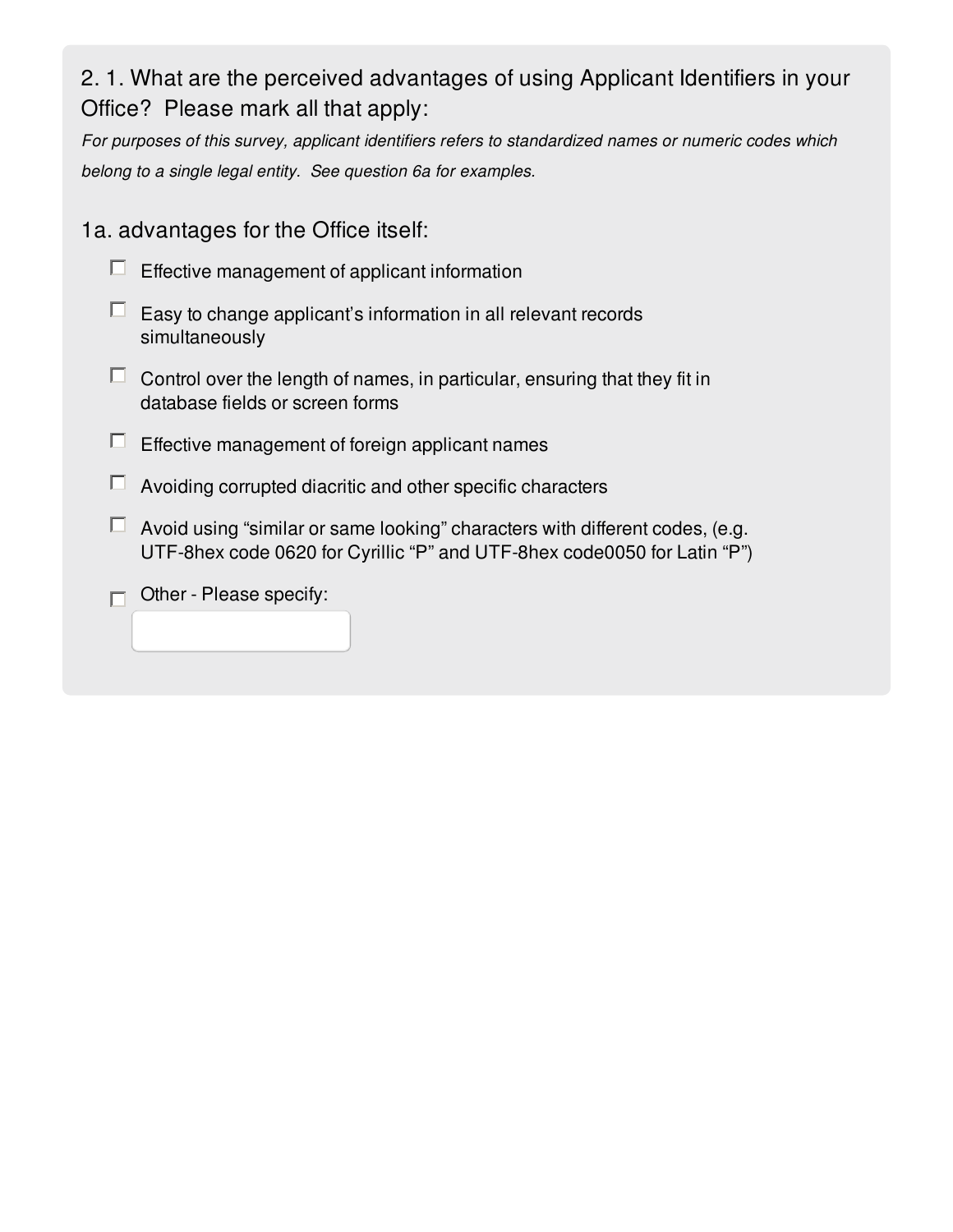| 3. 1b. Advantages for Applicants and Patent Information Users: |  |  |  |  |  |  |  |  |  |
|----------------------------------------------------------------|--|--|--|--|--|--|--|--|--|
|----------------------------------------------------------------|--|--|--|--|--|--|--|--|--|

| No need to repeatedly input the same information |
|--------------------------------------------------|
|--------------------------------------------------|

- $\Box$  Accurate statistics on patent applicants and owners
- $\Box$  Eliminating confusion and inconsistency by unifying multiple versions of an applicant name into a single, standardized name
- $\Box$  Availability of information regarding the parent company of the entity filing for the patent (disclosed corporate structure)
- $\Box$  Avoiding mistakes, such as where the inventor's name incorrectly appears as the patentee name
- $\Box$ Improving accuracy for re-assignments
- $\Box$  Other. Please specify:

## 4. 2a. Does your Office publish (or intend to publish) the identifier(s) you use (or plan to use) assigned to the applicant?

*For purposes of this survey, applicant identifiers refers to standardized names or numeric codes which belong to a single legal entity. See question 6a for examples.*

- Yes
- No
- Not Sure

#### **Comments**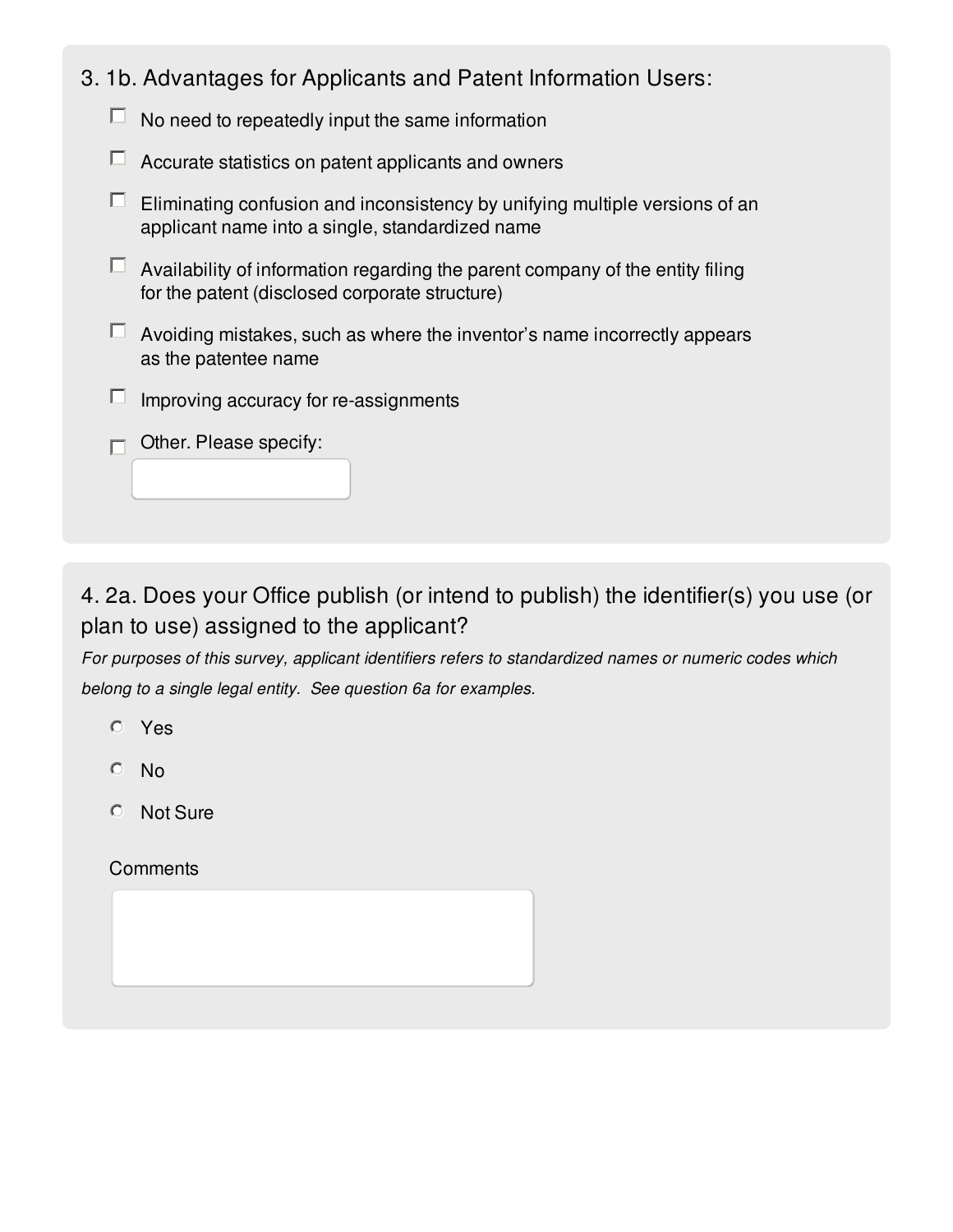### 5. 2b. If yes, how:

## 6. 3. Does your Office include (or plan to include) the identifiers in the set of data for the exchange of patent information with other IP Offices?

*For purposes of this survey, applicant identifiers refers to standardized names or numeric codes which belong to a single legal entity. See question 6a for examples.*

- Yes
- $O$  No
- Not sure

#### **Comments**

7. 4. Which approach to assigning identifiers does your Office use (or plan to use)?

*For purposes of this survey, applicant identifiers refers to standardized names or numeric codes which belong to a single legal entity. See question 6a for examples.*



 $\Box$  Procedural (code assigned by an international authority, e.g. WIPO, based on the applicant's IP portfolio in an agreed international database)

Other. Please specify: $\Box$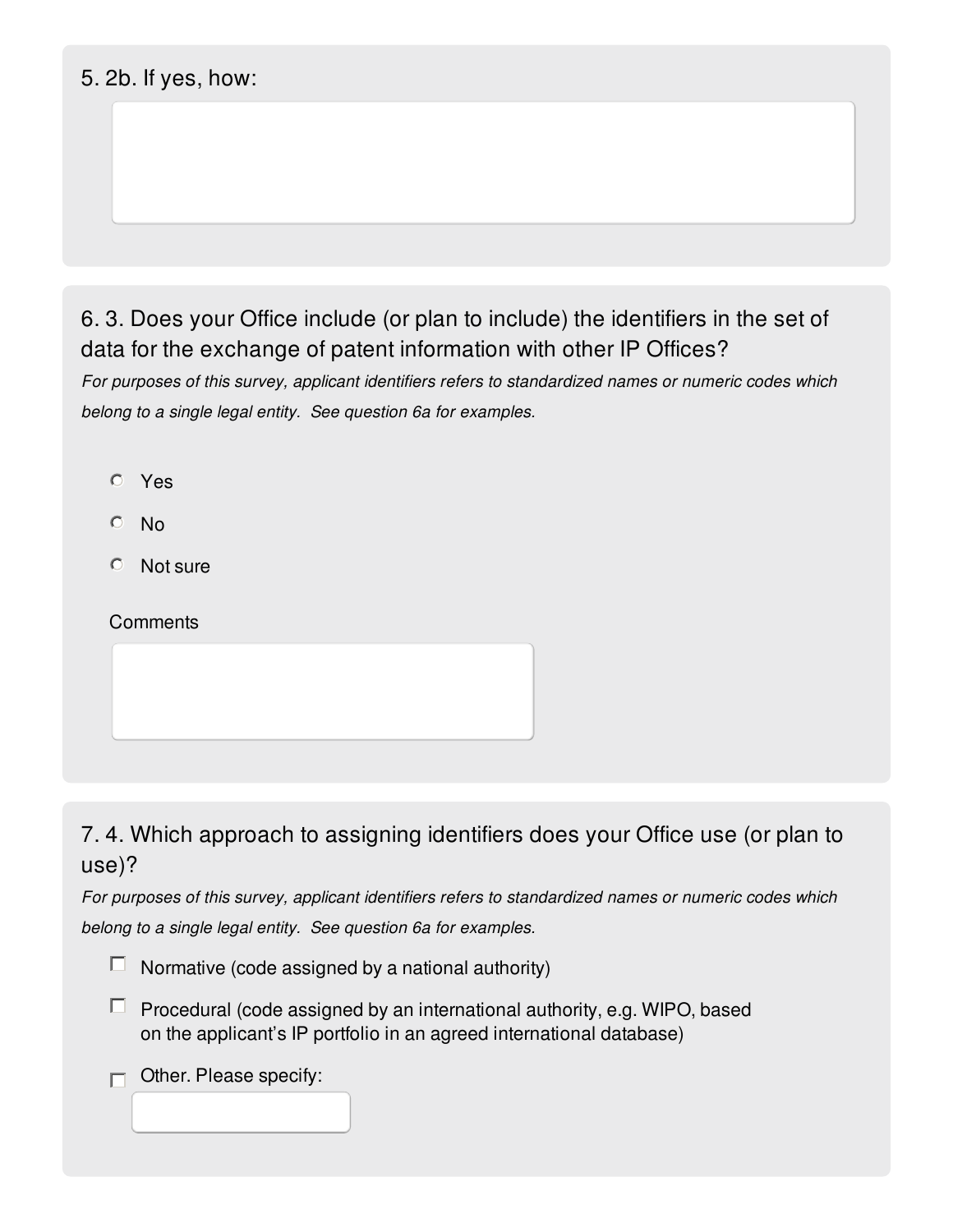### 8. 5. How does your Office ensure that an applicant has only one identifier?

*For purposes of this survey, applicant identifiers refers to standardized names or numeric codes which belong to a single legal entity. See question 6a for examples.*



### **Information for question 6**

Tax number: *A number assigned to a business or person for tax purposes.*

Copy from the register of legal entities:

Select this option if you use any type of registered name or number issued by a source outside your IPO. *This could be a name or number from a variety of sources, such as:*

- *a registered business number in a national directory*
- *a registered business name or trading name*
- *a name registered with your national Securities Commission or other government entity*

Do not select this option to indicate a name in any format supplied by the applicant. In that case, please *answer Other.*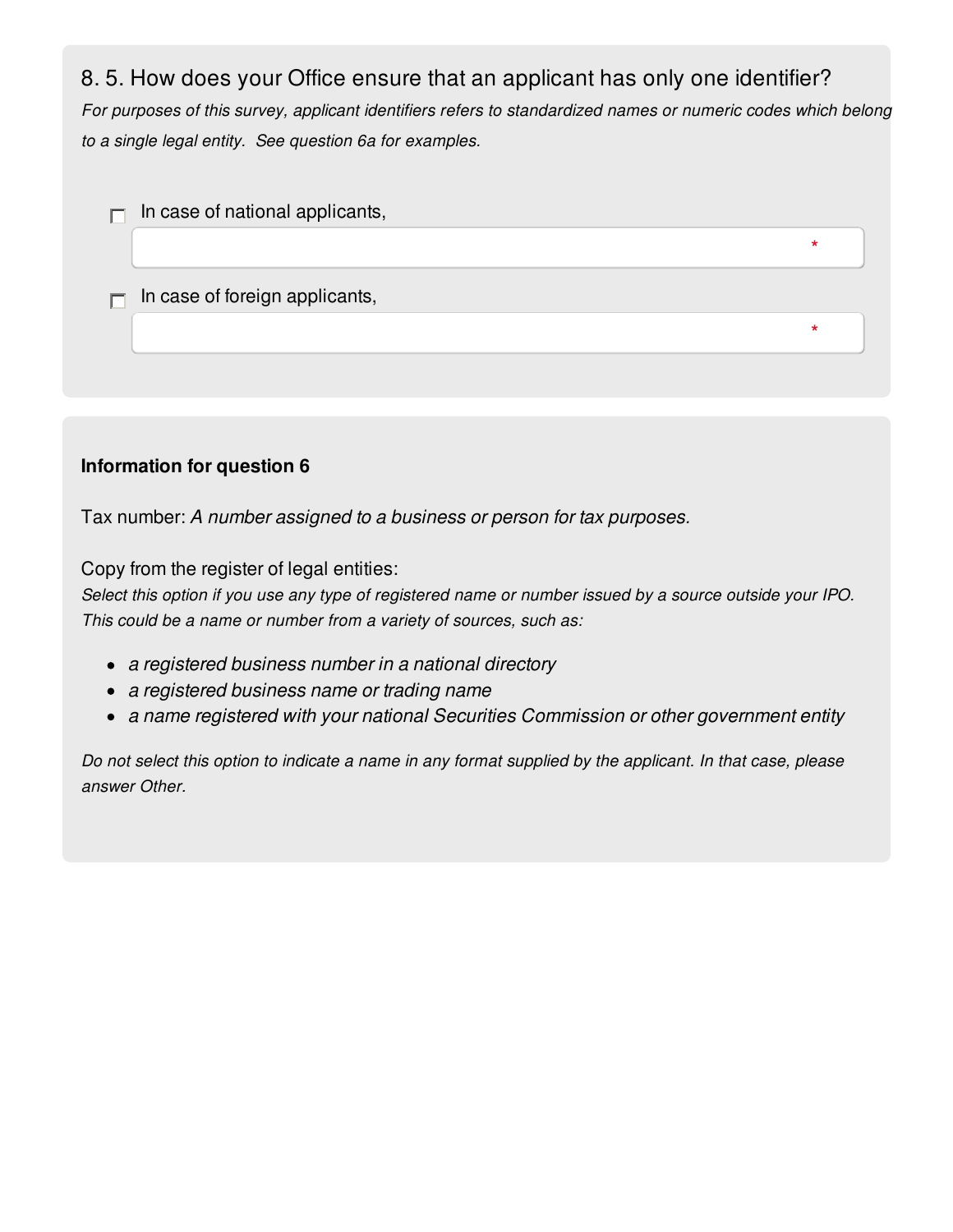# 9. 6a. What information does your Office request in order to determine identifiers for national applicants?

*For purposes of this survey, applicant identifiers refers to standardized names or numeric codes which belong to a single legal entity. See question 6a for examples.*

- $\Box$  Tax number
- $\square$  Social security number
- $\Box$  Passport number
- $\Box$ Copy from the register of legal entities
- $\Box$  E-mail address
- $\Box$  Other. Please specify:

#### **Comments**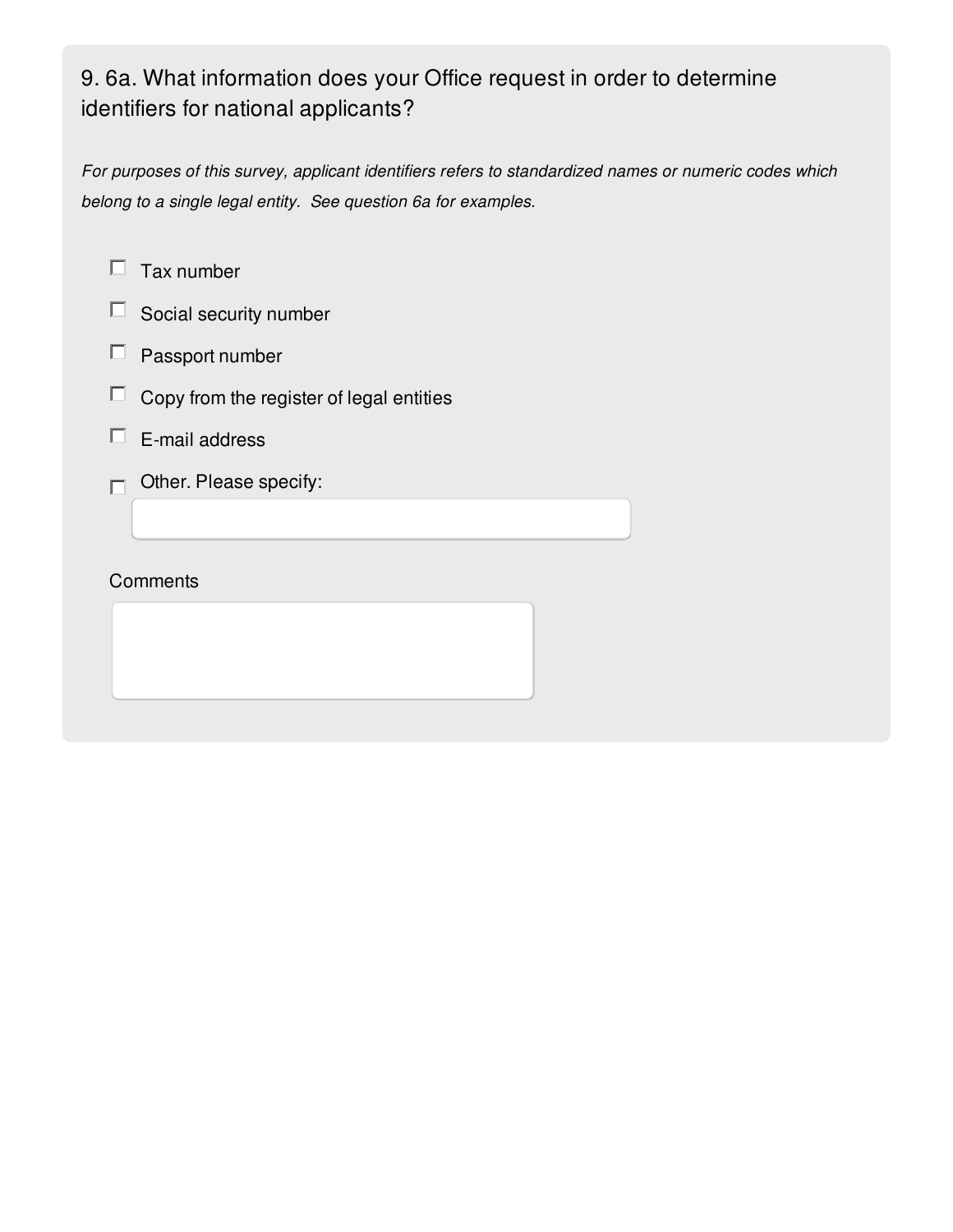# 10. 6b. What information does your Office request in order to determine identifiers for foreign applicants?

*For purposes of this survey, applicant identifiers refers to standardized names or numeric codes which belong to a single legal entity. See question 6a for examples.*

| Tax number                               |
|------------------------------------------|
| Social security number                   |
| Passport number                          |
| Copy from the register of legal entities |
| E-mail address                           |
| Other. Please specify:                   |
|                                          |

11. 7a. Does your Office consider that a Global Identifier (GID) would be a desirable solution for applicant name standardization?

- Yes
- No
- Not sure

**Comments**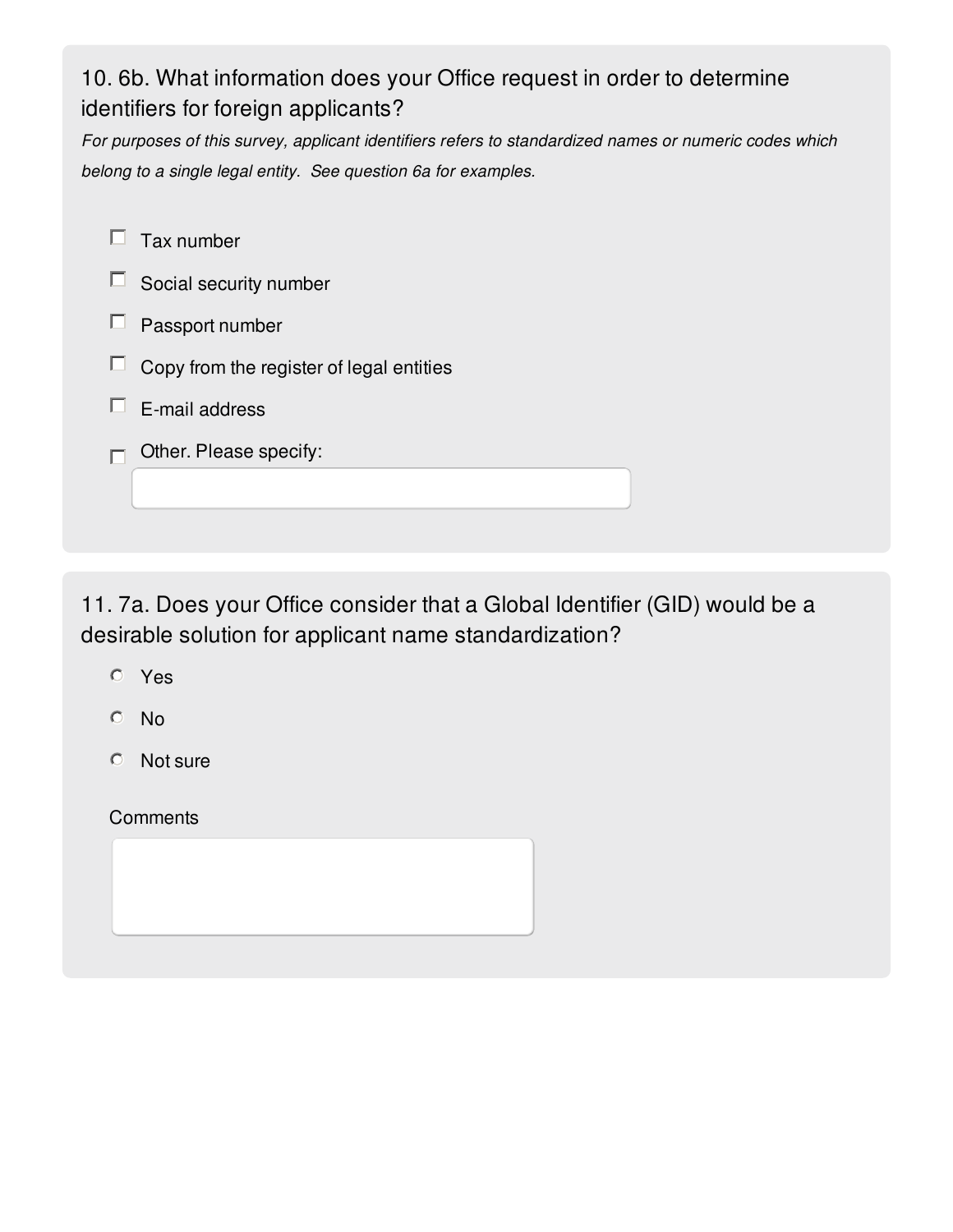12. 7b. If yes, could you suggest how the GID should be established and maintained?

13. 7c. In case a GID is established, will your Office use both the GID and a national identifier at the same time, or will your Office use the GID instead of a national identifier?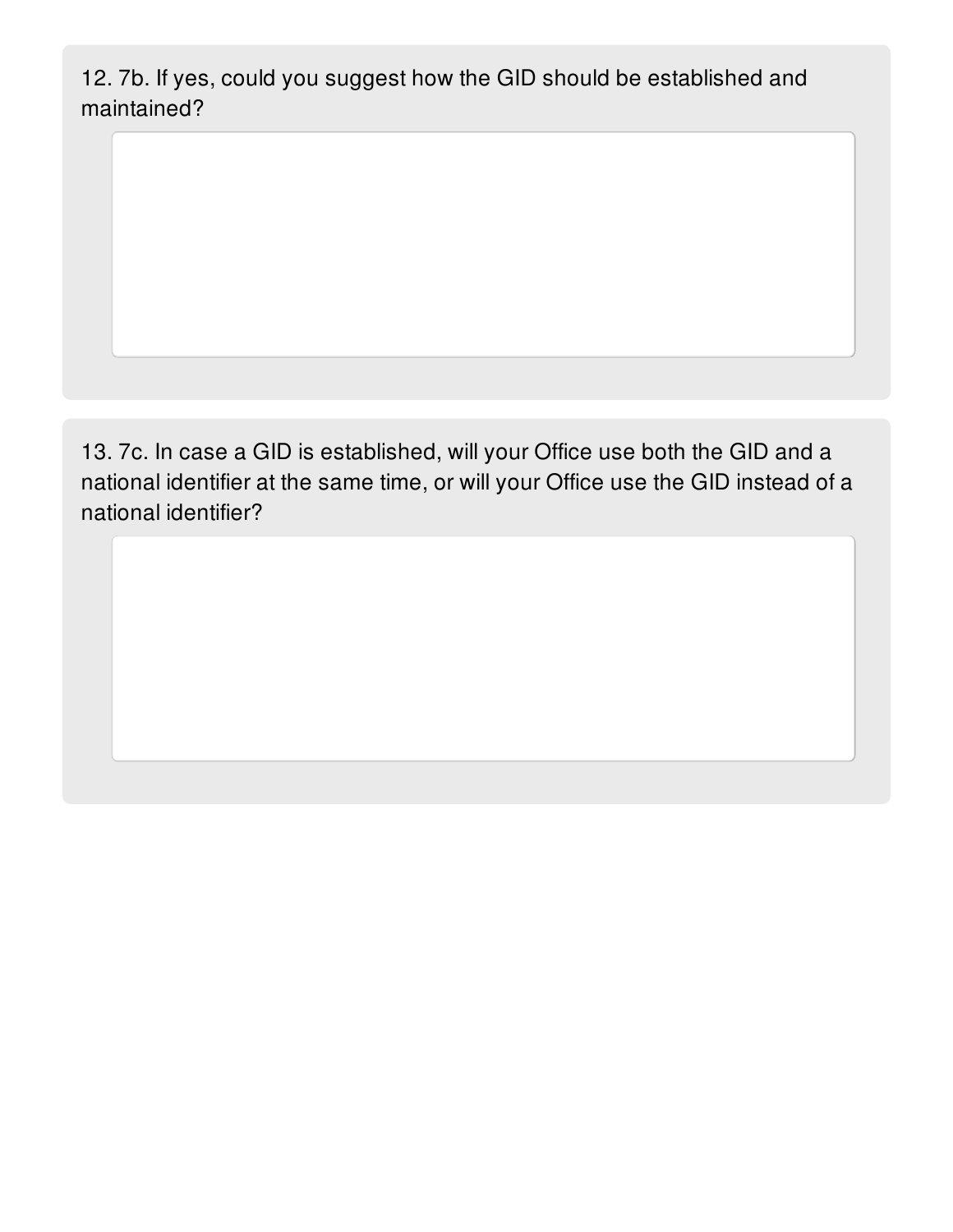### 14. PART B - NO IDENTIFIER

8a. If your Office does not use or does not intend to use identifiers for applicants, please explain why:

*For purposes of this survey, applicant identifiers refers to standardized names or numeric codes which belong to a single legal entity. See question 6a for examples.*

15. 8b. Please describe any alternative approach to the use of identifiers that your office is using or contemplates using, including how that approach deals with issues of name ambiguity (misspellings, multiple spellings, different character sets, etc):

*For purposes of this survey, applicant identifiers refers to standardized names or numeric codes which belong to a single legal entity. See question 6a for examples.*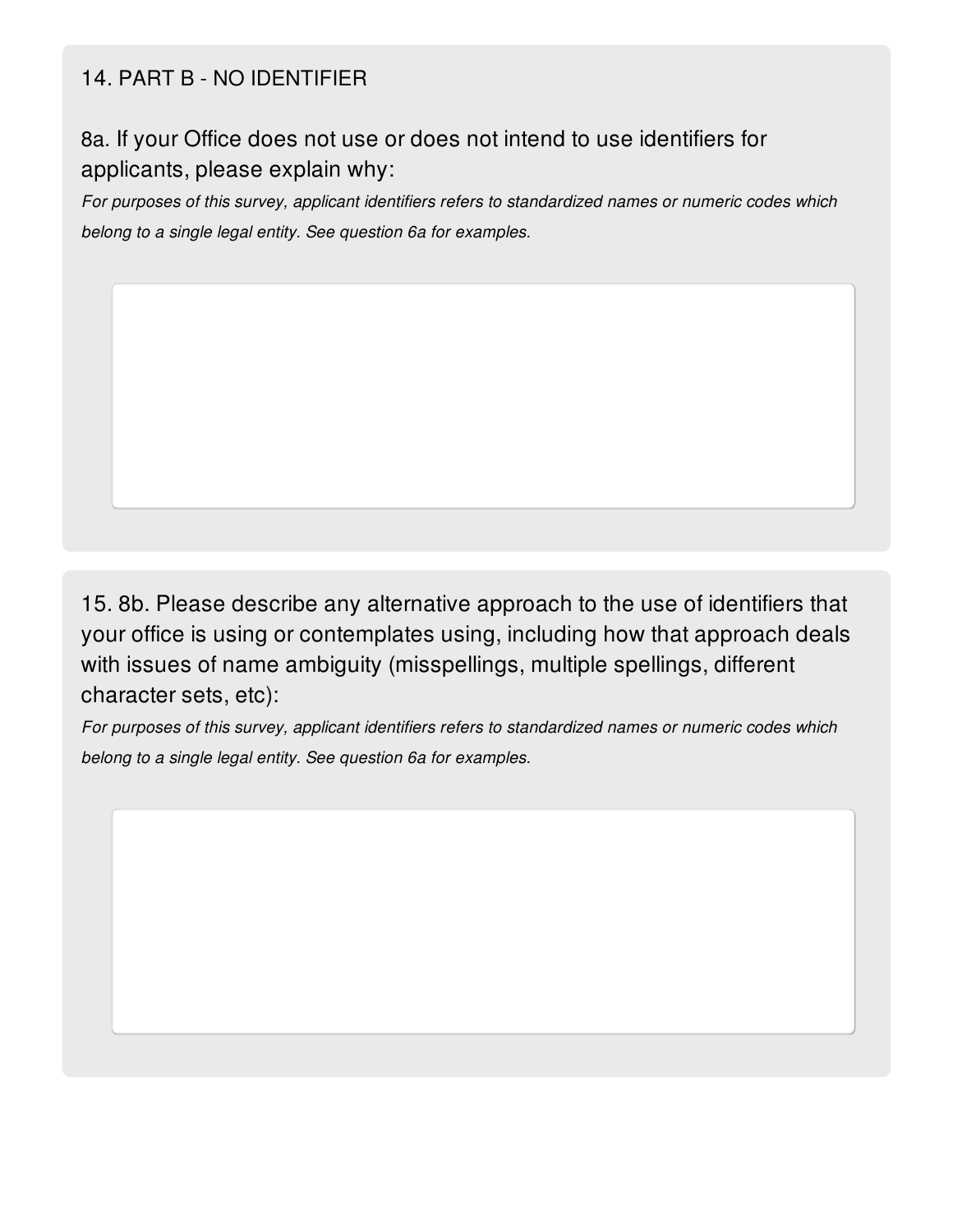16. 9. Please explain any drawbacks or legal complications your Office may have related to using identifiers:

*For purposes of this survey, applicant identifiers refers to standardized names or numeric codes which belong to a single legal entity. See question 6a for examples.*

### PART C - STANDARDIZATION EFFORTS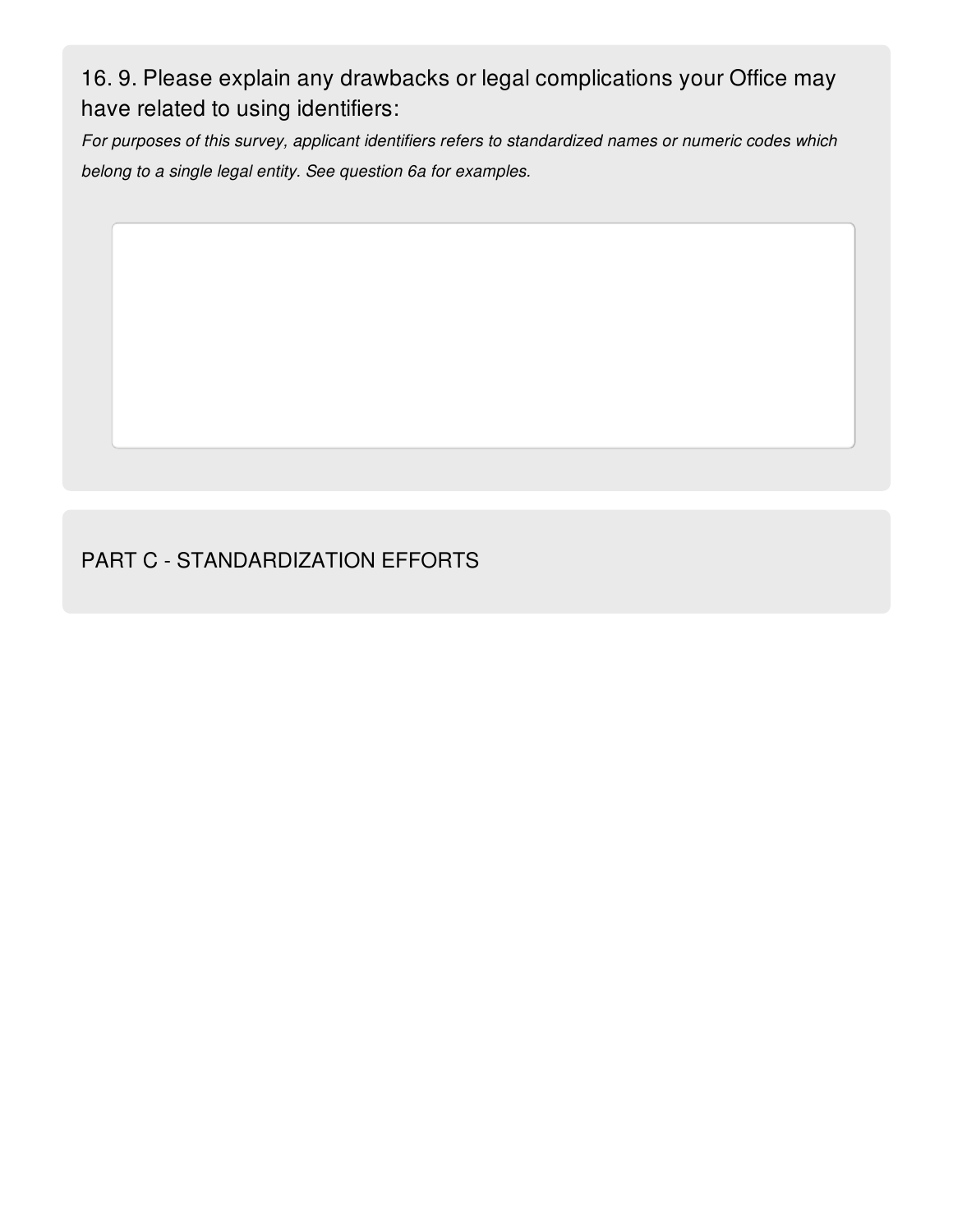# 17. 10. Which of the following options would you consider for investigation in your Office?

[Note \* Normalization - correction of "trivial" errors (which leave the possibility of multiple name variants for *one applicant)*

\*\* Standardization - using one name variant for an applicant (which might not be the ultimate owner, as IP *rights can be registered in the name of a subsidiary when the beneficiary is the parent company)]*

Please mark each option that you choose with (L: Low), (M: Medium) or (H: High) depending on the priority attributed by your office.



Other. Please specify: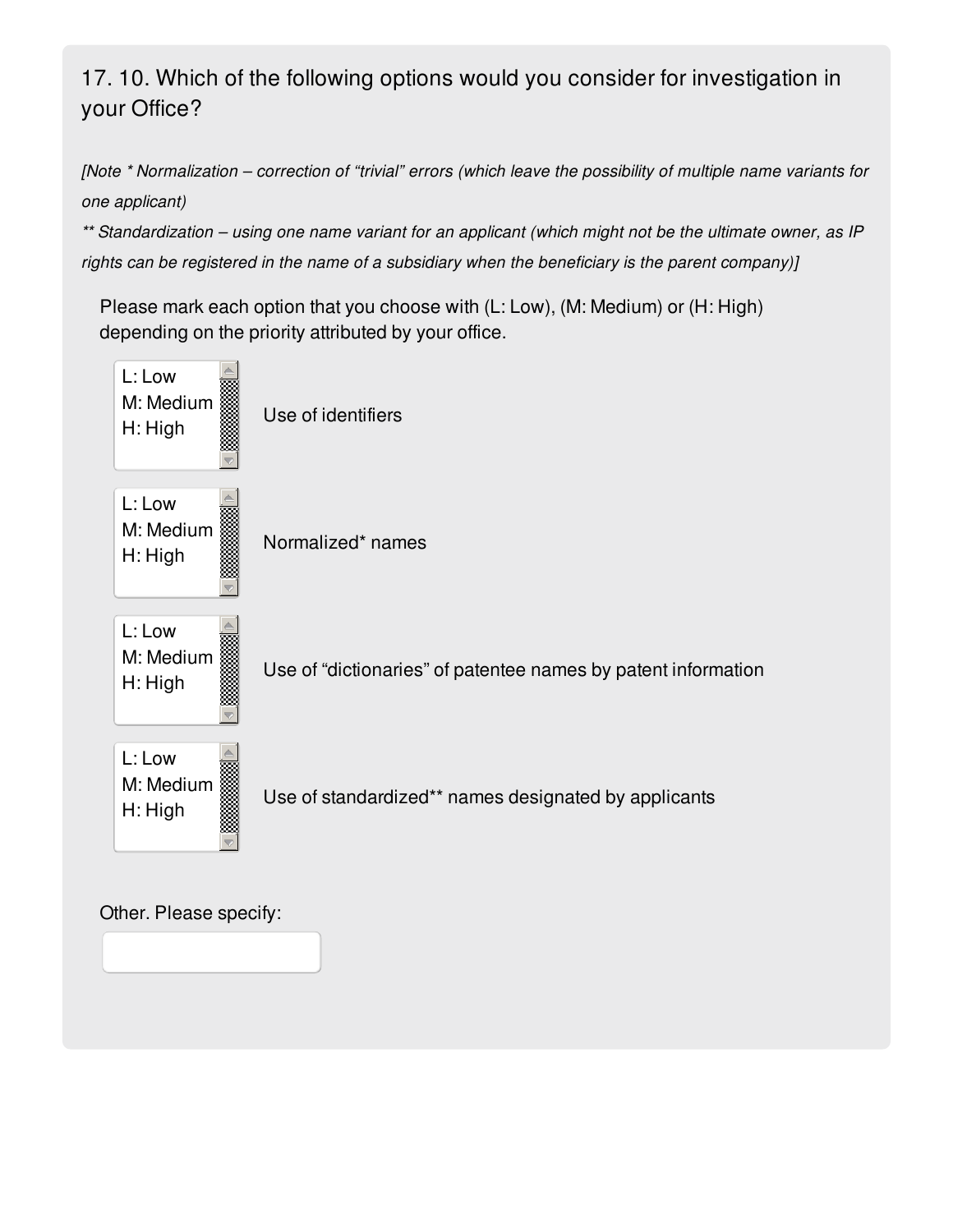18. 11. What is your Office's desired outcome from the Name Standardization Task Force (set of recommendations, public database, etc.)? Please explain:

19. 12. Where should the standardization effort be focused? For example, on internal systems in IPOs or for externally-held IP databases?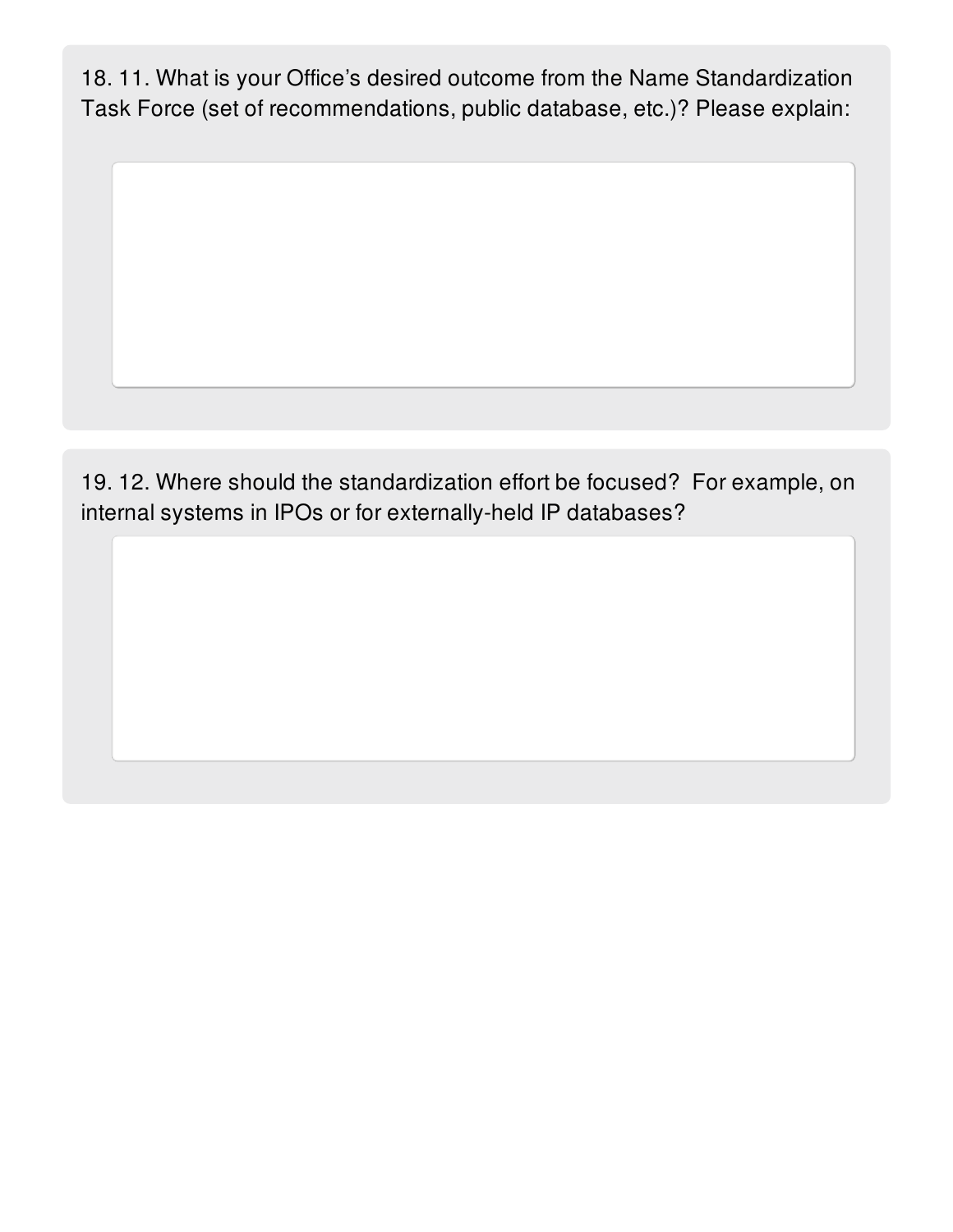20. 12a. Does your Office use (or plan to use) a computer algorithm for the normalization or standardization of applicant names?

Yes

- No
- Not sure

**Comments** 

21. 12b. If yes, please briefly describe the algorithm.

*A detailed description is not necessary. If the algorithm has a commonly recognized name, that may be sufficient. If not, a few words or sentences describing the general approach of the algorithm are enough. If multiple algorithms are used in combination, please briefly explain each one. Example: "The algorithm removes non-latin characters and repeated whitespace, then uses a dictionary to replace known abbreviations with a standard format, such as "L.L.C." and "LLC." being replaced with "LLC".*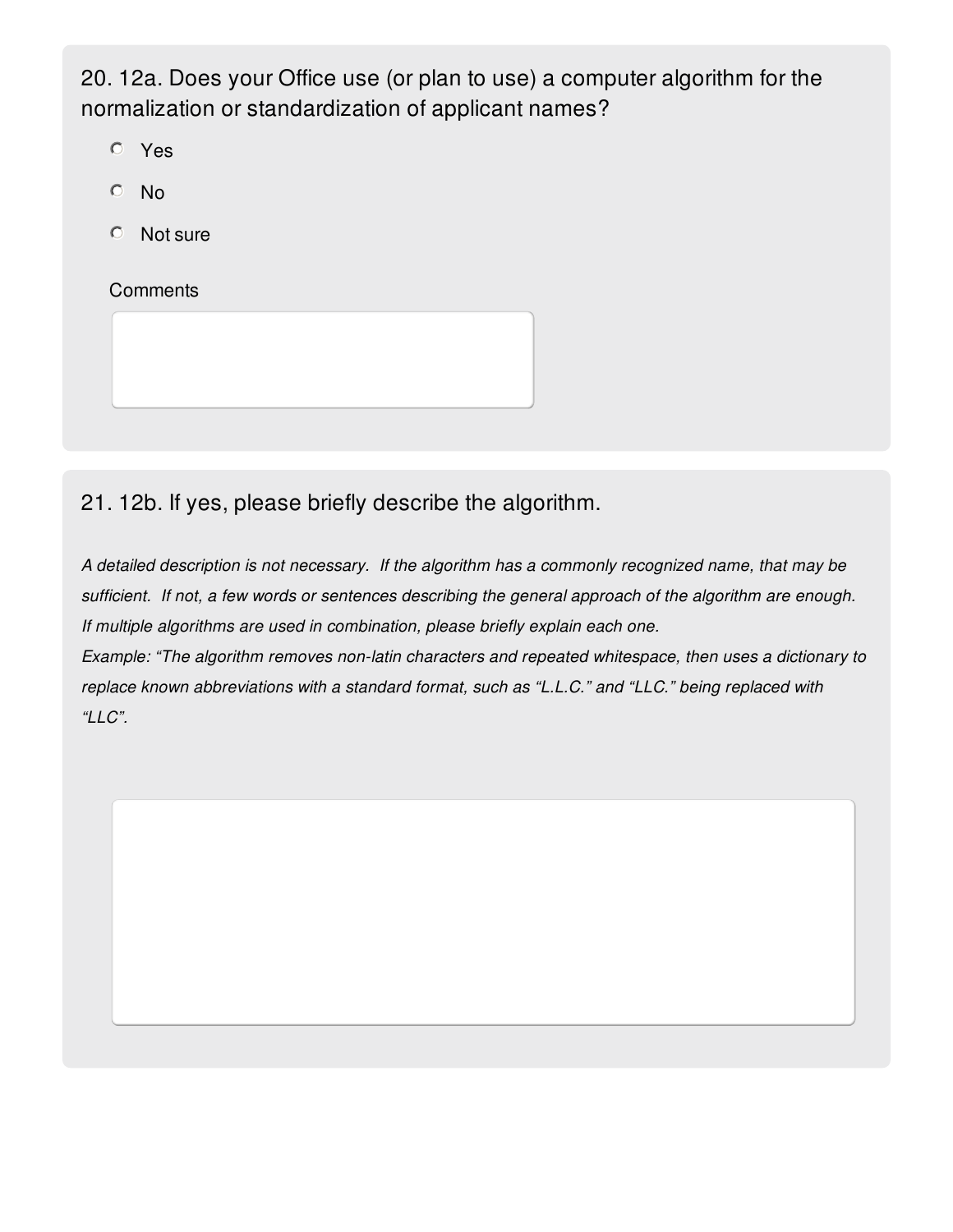22. 13. If Offices use different approaches to managing applicant names, should the standardization effort harmonize the different approaches for the purpose of the international exchange of patent information?



### **Review Page**

You have reached the end of the survey questions. Your answers have been saved.

If you or your colleagues wish to revise your answers later, you can use the link that was originally emailed to you to return to this page. Then use the Review (or Back) button below to return to your answers.

You can also use the Save and Continue option at the top of the page to save your answers at any point.

When you are ready to submit your final answers, click the Submit button below. You will no longer be able to edit your responses after clicking Submit.

**You may download a copy of your answers:**

**Thank You!**